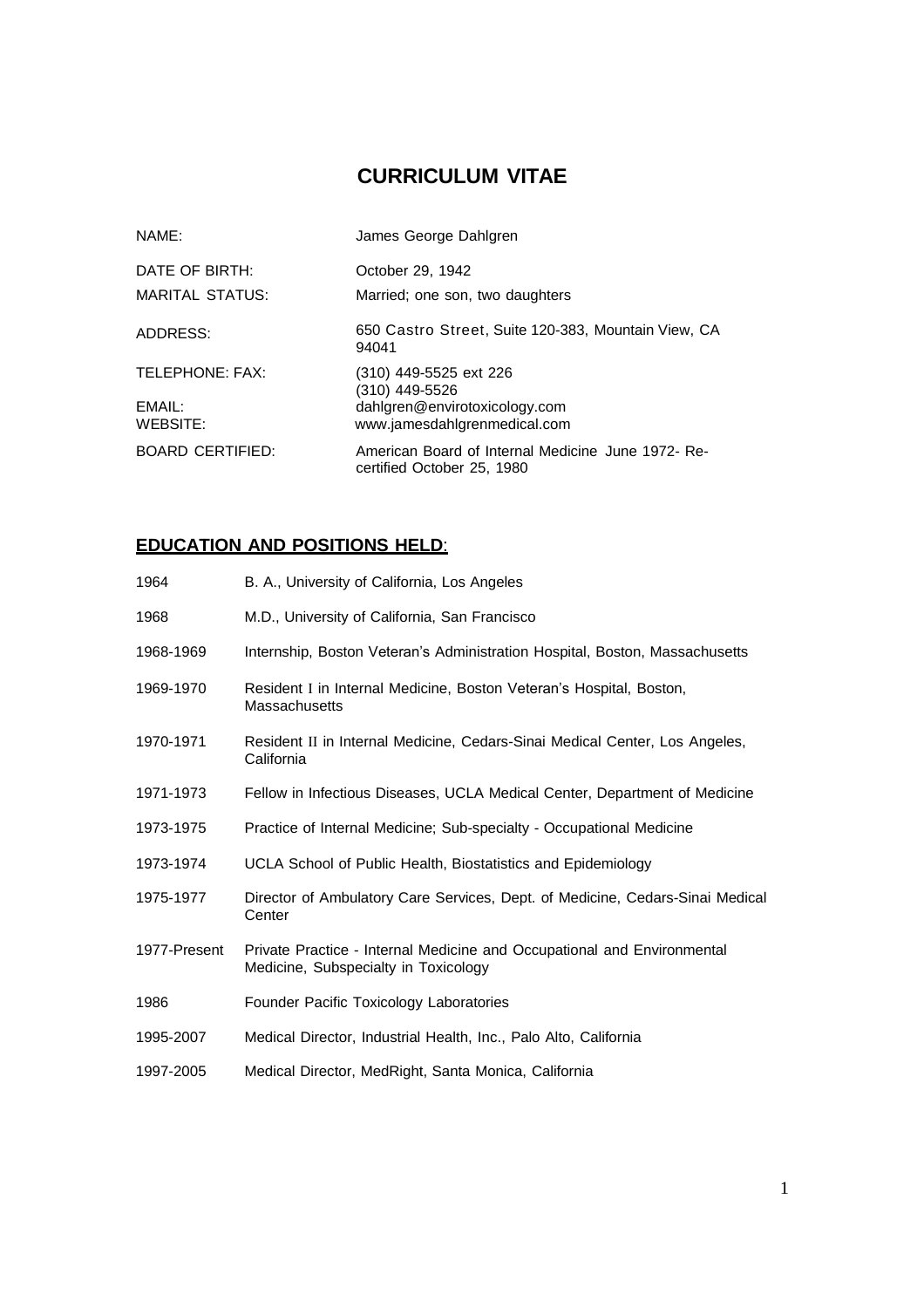#### **MEMBERSHIPS:**

Member, American College of Physicians 1972 -1993

Member, American College of Occupational and Environmental Medicine (ACOEM) 1975 - Present

Member, Western Occupational and Environmental Medicine Association (WOEMA)

Founder, Member and Past President of California Society of Industrial Medicine and Surgery (CSIMS)

Member, Medichem, An International Organization of Professional for Occupational Health in the Chemical Industry

Member, American Thoracic Society (ATS) 1978-1993

Member, Society for Occupational and Environmental Health (SOEH)

### **ACADEMIC APPOINTMENTS**:

Teaching Fellow in Medicine, Tufts University 1968-1970

Assistant Professor of Medicine, UCLA School of Medicine 1975-1977

Assistant Clinical Professor of Medicine, University of California at Los Angeles, School of Medicine 1977- 2011

Teaching Office Elective in Occupational and Environmental Medicine 1978-1993

Doctoring II, UCLA School of Medicine, 1994 to 1999

Lecturer, Introduction to Occupational Medicine, EHS 251 Occupational Diseases, UCLA School of Public Health, Subjects: Toxicity of Pesticides and Biomonitoring for Cadmium, 1992

Qualified Medical Examiner and / or Independent Medical Examiner, Division of Workers Compensation, State of California 1977 to 1996

Physicians Recognition Award, American Medical Association

#### **COMMITTEES:**

Adult Respiratory Disease Committee, Los Angeles Lung Association, 1975-1979

Environmental Carcinogenesis Committee UCLA, School of Public Health 1978

Chairman, Industrial Lung Cancer Committee, Community Cancer Control, American Cancer Society, Los Angeles Chapter, 1978 to 1979

Member, Board of Directors, California Society of Industrial Medicine and Surgery (CSIMS) 1979 to Present

Member, Legislative Committee, CSIM Member, Division of Occupational and Environmental Medicine Advisory Committee, UCLA Department of Medicine, 1985 to 1999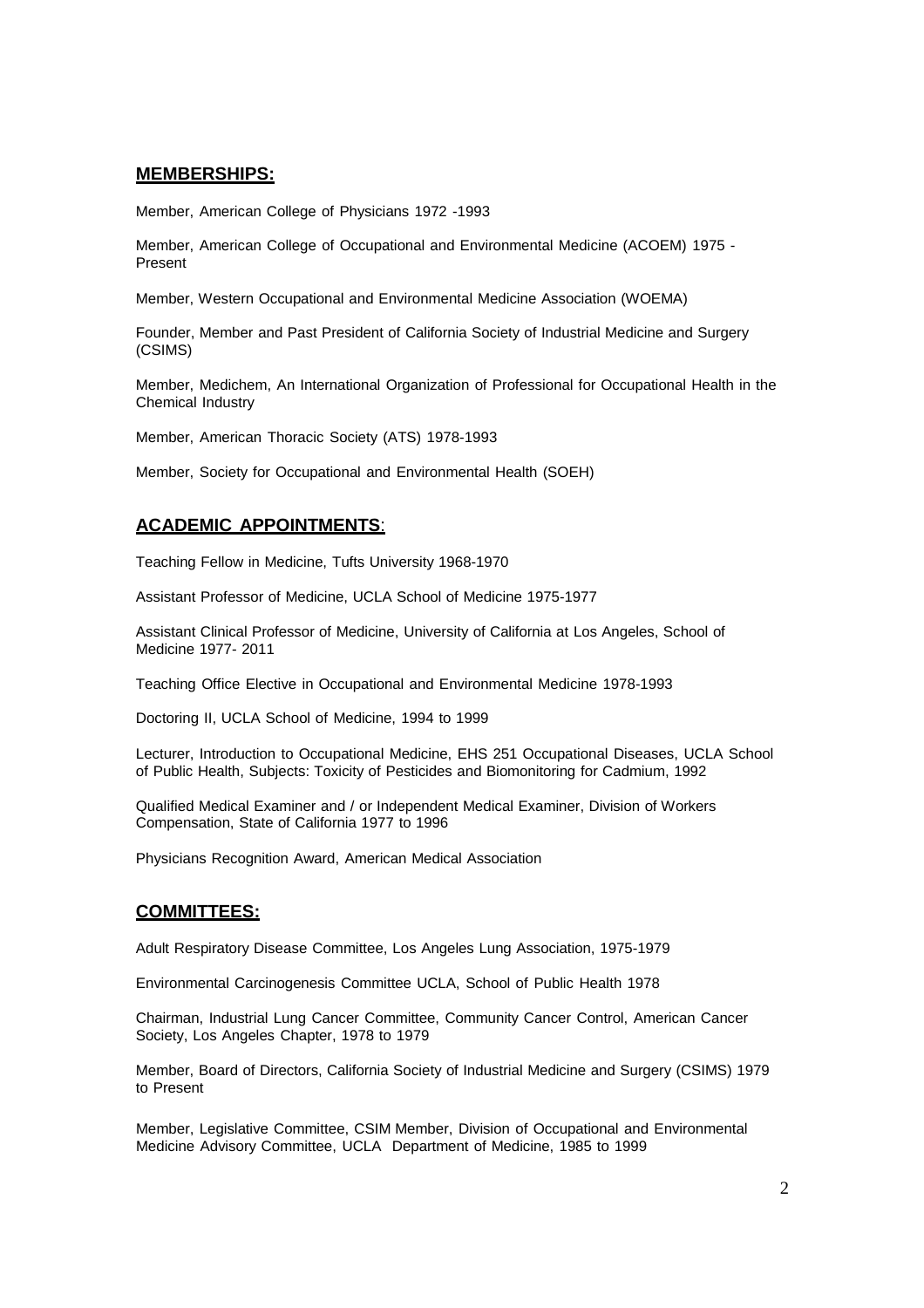Member, Medical surveillance and Biomonitoring, Co-Chair of Heavy Metals Subcommittee, American College of Occupational and Environmental Medicine, 1994 to 1999

Member Residency Advisory Committee Occupational & Environmental Medicine Residency, UCLA School of Medicine, Department of Family and Community Medicine 2001 to 2002.

#### **PUBLICATIONS:**

- 1. Goldsmith R, Rauh JL, Kloth R, Dahlgren, J. Thyroxin Binding Globulin in Adolescents. Acta Endocrinologica. 54: 494-504, 1967.
- 2. Rosenblatt J, Dahlgren J, Fishbach R, Tally F. Gram Negative Endocarditis in Narcotic Addicts, California Medicine. 118: 104, 1973.
- 3. Fishbach R, Rosenblatt J, Dahlgren J. Osteomyelitis in Narcotic Addicts. California Medicine, 1973.
- 4. Johnson B, Mandiola S, Dahlgren J. Effects of Administration of Hydrocortisone on the Renal and Biliary Excretion of Ampicillin in the Dog. J. Inf. Disease. 129: 37-44, 1974.
- 5. Dahlgren J, Anderson ET, Hewitt W. Gentamicin Blood Levels A Guide to Nephrotoxicity. Antimicrobial Agents & Chemotherapy. 8: 58-62, 1975.
- 6. Dahlgren J, Tally FP, Brothers G, Ruskin J. Haemophilus Parainfluenzae Endocarditis. Am. J. of Clinical Path. 62: 607-611, 1974.
- 7. Paglia D, Valentine W, Dahlgren J. Effects of Low Level Lead Exposure on Pyrimidine 5' - Nucleotidase and Other Erythrocyte Enzymes: Possible Role of Pyrimidine 5' - Nucleotidase in the Pathogenesis of Lead-Induced Anemia. J. Clinical Invest. 56: 1164- 1169, 1975.
- 8. Dahlgren J. Abdominal Pain in Lead Workers. Archives Environmental Health. 33: 156- 159, 1978.
- 9. Braunstein GD, Dahlgren JG, Loriaux DL. Hypogonadism in Chronically Lead Poisoned Men. Infertility. 1: 33-51, 1978.
- 10. Rebert CS, Schaeffer JA, Dahlgren JG. Sources of Exposure to Neurotoxicants: Neuropsychological and Electrophysiological Consequences. The London Symposia (EEG Clin Neurophysiol Suppl. 39: 355-359, 1987).
- 11. Dahlgren J. Human Health Effects of Toxic Substances in Contaminated Groundwater: Proceedings 1986 Regional Meeting. Pp. 291-297. Published by U.S. Committee on Irrigation, P.O. Box 15326, Denver, Colorado 80215.
- 12. Harber P, Treuting J, Dahlgren J. Biological Monitoring: A Useful Tool in Metal Finishing. Plating and Surface Finishing. January 1995.
- 13. Harber P, Dahlgren J, Bunn W, Lockey J, Chase G. Radiographic and Spirometric Findings in Diatomacous Earth Workers. JOEM 40:22-28, 1998.
- 14. Ruffalo CA, Gouvier WD, Pinkston JB, Tucker KA, Hartman DE, Dahlgren JG, Parker FM. Ethylene Dichloride: Neuropsychological Effects of Chronic Exposure. Arch Clin Neuropsychol 15:726-727, 2000.
- 15. Dahlgren JG, Miller A, Tockman MS, Segarra JT, Alpern H, Warshaw RH. Screening for lung cancer in Aluminum Workers. Eur. J. Oncol. 6:157-160, 2001.
- 16. Dahlgren JG, Warshaw RH, Thornton J, Takhar H. The Predictive Value of Questionnaire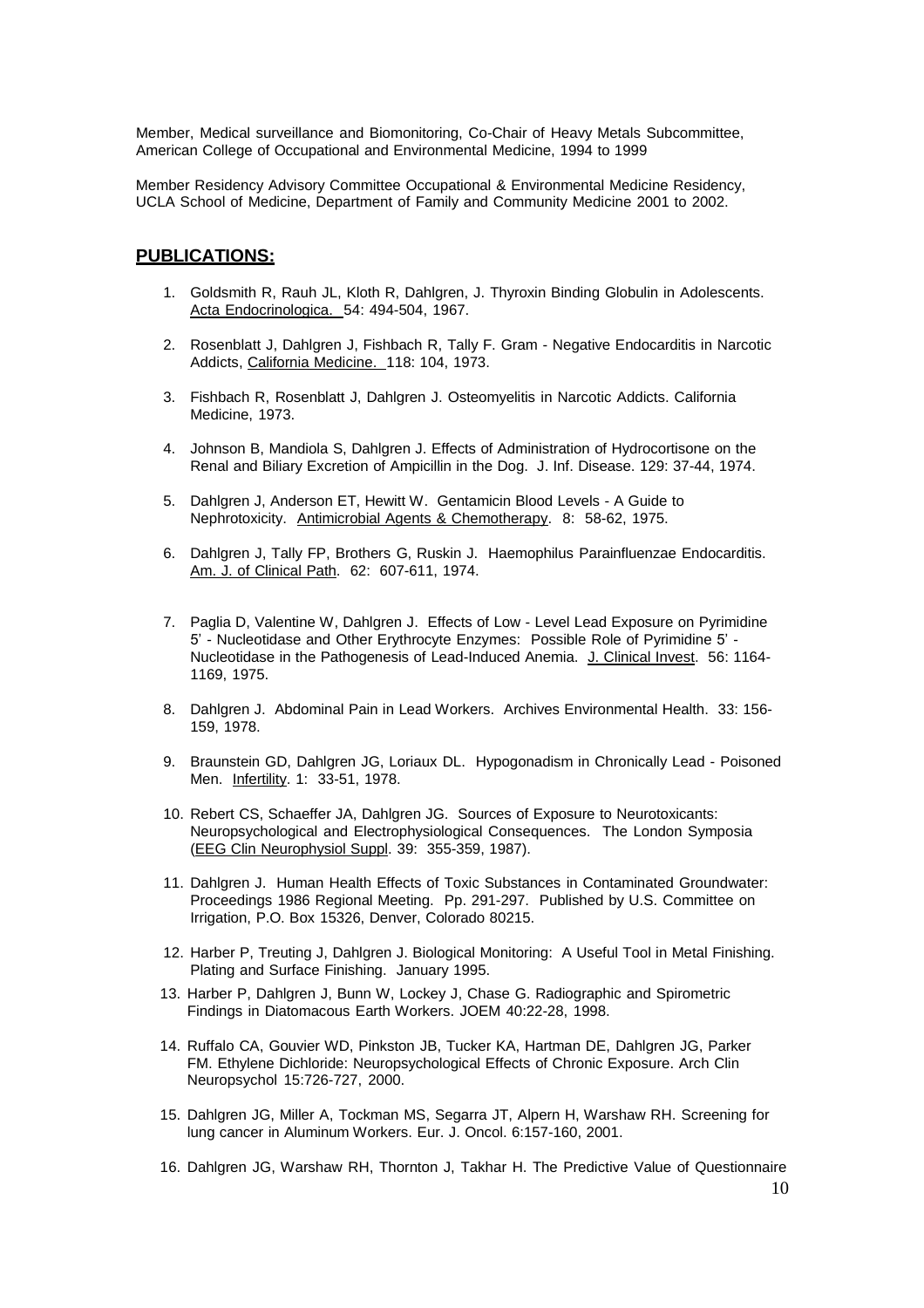Responses for Two-Choice Visual Reaction Time Testing. Neurobehavioral Methods and Effects in Occupational and Environmental Health. Extended Abstracts from 8<sup>th</sup> International Symposium. 105-108, 2002.

- 17. Warshaw RH, Dahlgren JG, Thornton J, Takhar H. The Use of Frequency Doubling Perimetry (FTD) in the Evaluation of a Population Exposed to Wood Treatment Wastes. Neurobehavioral Methods and Effects in Occupational and Environmental Health. Extended Abstracts from 8<sup>th</sup> International Symposium. 105-108, 2002.
- 18. Dahlgren JG, Warshaw RH, Thornton J, Anderson-Mahoney P, Takhar H. Health Effects on Nearby Residents of a Wood Treatment Plant. Environmental Research 92:92-98, 2003.
- 19. Dahlgren JG, Warshaw RH, Horsak RD, Parker PM, Takhar H. Exposure Assessment of Residents Living Near a Wood Treatment Plant. Environmental Research 92:99-109, 2003.
- 20. Dahlgren JG, Zwass M, Takhar H, Ruffalo C. Health Effects of Diazinon on a Family. J. Clinical Toxicology 42(5): 579-591, 2004.
- 21. Dahlgren J, Schecter A, Phillips DH, Hewer A, Takhar H, Paepke O, Raphael Warshaw R. 2004. Biomonitoring for Creosote and Pentachlorphenol in Nearby Residents of a Wood Treatment Plant. ORGANOHALOGEN COMPOUNDS – Volume 66. 2504-2508.
- 22. Schecter A, Papke O, Tun KC, Joseph J, Harris TR, Dahlgren J. Polybrominated Diphenyl Ether Flame Retardants in the U.S. Population: Current Levels, Temporal Trends, and Comparisons with Dioxins, Dibenzofurans and Polychlorinated Biphenyls. JOEM. 47(3): 199-211, 2005.
- 23. Dahlgren J, Takhar H, Anderson-Mahoney P, Kotlerman J, Tarr J, Warshaw R. Cluster of systemic lupus erythematosus (SLE) associated with an oil field waste site: a cross sectional study. Environmental Health. 6 (1): 8, 2007.
- 24. Dahlgren JG, Cecchini M, Takhar H, Paepke O. Persistent Organic Pollutants in 9/11 World Trade Center Rescue Workers: Reduction Following Detoxification. Chemosphere. Chemosphere 69(8), 1320-1325. 2007.
- 25. Dahlgren JG, Cecchini M, Takhar H, Paepke O. Reply to Comment of Edmund A.C. Crouch and Laura C. Green, on: Persistent organic pollutants in 9/11 world trade center rescue workers: Reduction following detoxification by James Dahlgren, Marie Cecchini, Harpreet Takhar, and Olaf Paepke [Chemosphere 69/8 (2007) 1320-1325]. Chemosphere 69(8):1333-6, 2007.
- 26. Dahlgren JG, Takhar H, Schecter A, Schmidt R, Horsak R, Paepke O, Warshaw R, Lee A, Anderson-Mahoney P. 2007. Residential and biological exposure assessment of chemicals from a wood treatment plant. Chemosphere 67(9): 279-285, 2007.
- 27. Reply to comment on Residential and biological exposure assessment of chemicals from a wood treatment plant by Lorenz R. Rhomberg, Teresa S. Bowers, Leslie A. Beyer, Julie E. Goodman [Chemosphere 67 (9) (2007) S279-S285]. Chemosphere 70(9):1734-6, 2008.
- 28. Anderson-Mahoney P, Kotlerman J, Takhar H, Gray D, Dahlgren JG. Self-Reported Health Effects among Community Residents Exposed to Perfluorooctanoate. New Solutions. 18(2): 129-143, 2008.
- 29. Dahlgren JG, Anderson-Mahoney P, Kotlerman J, Takhar H, Lee A, Robinson T, Zwass M, Ibrahim A, Warshaw R. Prevalence And Incidence Of Cancer In Populations Exposed To Perfluorooctanoate (PFOA). (Submitted)
- 30. Dahlgren J, Nitta E, Jonsson B, Bahjri K, Takhar H. Residential Exposure to Carbon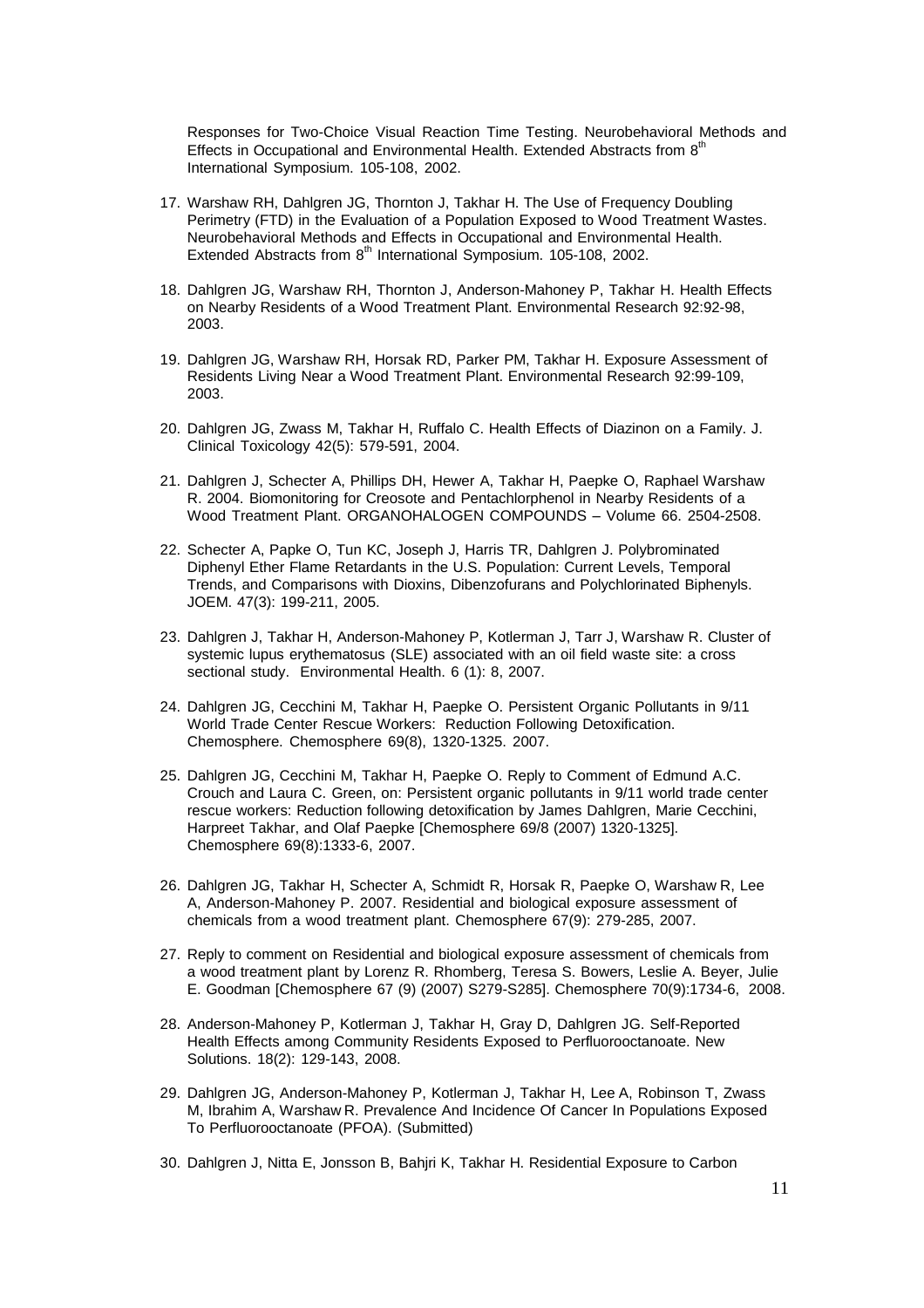Disulfide and Urinary 2-thiothiazolidine-4-carboxylic acid levels. (Submitted)

- 31. Dahlgren JG, Klein J, Takhar H, Petty S. Cluster of Hodgkin's Lymphoma in Residents Near a Non-Operational Petroleum Refinery. Toxicol Ind Health. 2008 Nov;24(10):683-92
- 32. Dahlgren JG, Waldenberger M, Peckham T. Goodpasture's Syndrome and Silica: A Case Report and Literature Review. Case Reports in Medicine. Volume 2010, Article ID 426970.
- 33. Dahlgren JG, Peckham T. Mesothelioma and Drywall Compound: A Case Series. Int J Occup Environ Health. 2012 Oct-Dec;18(4):337-43.
- 34. Dahlgren JG. [Case Report: Autoimmune Disease Triggered by Exposure to Hair](https://www.researchgate.net/publication/269795607_Case_Report_Autoimmune_Disease_Triggered_by_Exposure_to_Hair_Straightening_Treatment_Containing_Formaldehyde)  [Straightening Treatment Containing Formaldehyde.](https://www.researchgate.net/publication/269795607_Case_Report_Autoimmune_Disease_Triggered_by_Exposure_to_Hair_Straightening_Treatment_Containing_Formaldehyde) Open Journal of Rheumatology and Autoimmune Diseases. 2013 Jan.
- 35. Peckham T, Kopstein M, Klein J, Dahlgren JG. Benzene Contaminated Toluene and Acute Myeloid Leukemia: A Case Series and Review of Literature. Toxicol Ind Health. 2014 Feb;30(1):73-81
- 36. Dahlgren JG, Talbott P. Case report: peritoneal mesothelioma from asbestos in hairdryers. International Journal of Occupational and Environmental Health 2015 January 21 (1).
- 37. Dahlgren JG, Talbott P. Lung Cancer from Asbestos Textured Ceilings: A Case Study. International Journal of Occupational and Environmental Health 2016 April 21: 1-4
- 38. Dahlgren JG, Talbott P. Benzene Urinary Metabolites in Los Angeles Residents Living Near an Active Oil Field. (submitted)
- 39. Dahlgren JG, Talbott P. Asthma from Hair Straightening Treatment Containing Formaldehyde in Two Cases. (in preparation)

### **ABSTRACTS AND PRESENTATIONS:**

- 1. Dahlgren, J., and Fishbach, R.: Abstract Haemophilus Aphrophilus Endocarditis, presented at the 12<sup>th</sup> Interscience Conference on Antimicrobial Agents and Chemotherapy.
- 2. Rosenblatt, J., Dahlgren, J., Fishbach, R.: Abstract Gram Negative Endocarditis in Addicts - Treatment with Sulfa, Trimethoprim and Polymyxin B., Abstract Number 174, presented as a paper at 12<sup>th</sup> Interscience Conference on Antimicrobial Agents and Chemotherapy.
- 3. Fishbach, R., Dahlgren, J., Rosenblatt, J.: Abstract Vertebral Osteomyelitis Due to Gram Negative Bacteria, Abstract Number 177, presented as a paper at the  $12<sup>th</sup>$  Interscience Conference on Antimicrobial Agents and Chemotherapy.
- 4. Paglia, D.E., Valentine, W.N., Dahlgren, J.: Pyrimidine Specific 5' Nucleotidase in Human Erythrocytes: Diminished Activity in Lead (Pb) Overburden and Inhibition by Pb in Vitro. Abstract Number 218, American Society for Clinical Investigation, 1974.
- 5. Kragt, C.L., Dahlgren, J.G., Ganong, W.F.: Hypothalamic FSHRF- Content of Rats at Various Ages. Excerpta Medica International Congress. Series, No. 157. Third International Congress of Endocrinology. 1968.
- 6. Dahlgren, J. and Rokaw, S.: Screening for Lung Effects from Asbestos Exposure in General Electric Iron Plant, Ontario, California. October 1975.
- 7. Dahlgren, J., Finegold, D. and Julien, P.: Screening Protocols for Respiratory Injury in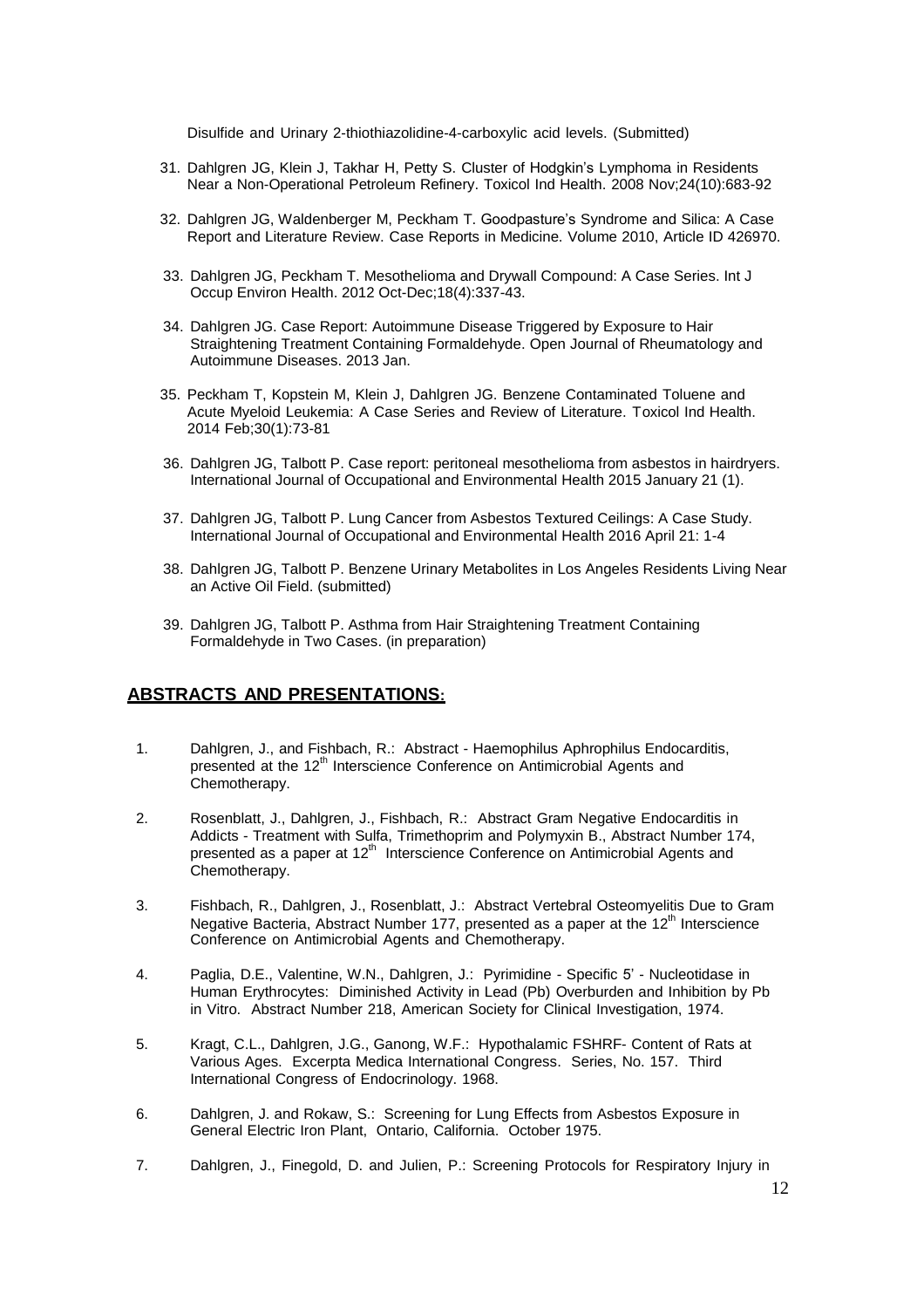Asbestos Cement Workers. Johns Manville Corporation, Long Beach, California. April 1976.

- 8. Dahlgren, J.: Screening for Asbestos Disease. ICWU International Convention, October 1976.
- 9. Dahlgren, J.: Screening for Asbestos Lung Injury among Shipyard Workers. Todd Shipbuilding Corporation, San Pedro, California, 1978.
- 10. Dahlgren, J.: Solvent Neurotoxicity, Controversies in Occupational Medicine, CSIMS Winter Seminar, December 26, 1985.
- 11. Dahlgren, J.: Causes of Morbidity in Farmworkers, CSIMS Winter Seminar, Palm Springs, December 27, 1986.
- 12. Dahlgren, J.: Drug Screening in the Workplace. ICWU Annual Meeting, April, 1987.
- 13. Dahlgren, J.: Toxicology of Polychlorinated Biphenyl's, Session: Update in Toxicology, American College of Occupational Medicine, Houston Texas, April 1989.
- 14. Dahlgren, J.: Occupational Toxic Exposures. Kaiser Permanente, Southern California Permanente Medical Group, Department of Medicine, January 22, 1990.
- 15. Dahlgren, J.: Respiratory Screening for Toxicity of Phosphorous Compounds; FMC **Corporation** Phosphorous Chemical Division, Safety Meeting, September 17, 1990.
- 16. Dahlgren, J.: The Medical Expert Witness, Medical Legal Institute Seminar, Newport Beach, December 1-2, 1990.
- 17. Dahlgren, J.: Toxicology Occupational Exposures, Kaiser Permanente, Southern California Permanente Medical Group, Department of Medicine, January 21, 1991.
- 18. Dahlgren, J.: Biological Monitoring for MDA. American Conference of Governmental Industrial Hygienists ( ACGIH ) Conference on Advanced Composites, San Diego, California, March 7, 1991.
- 19. Dahlgren, J.: Multiple Chemical Sensitivity, Seminar on Chronic Pain and Occupational Medicine, CSIMS Mid Summer Seminar, July 11, 1991.
- 20. Dahlgren, J.: Respiratory Testing for Employees with Possible Occupational Lung Disability. Los Angeles City Workers Compensation Division, March 1993.
- 21. Dahlgren, J.: What is All This About Cadmium: Toxicity and Exposure Monitoring, Occupational Medicine Section, Southern Medical Association Meeting, San Antonio, Texas, November 14, 1992.
- 22. Harber, P., Chase, G., Bunn, W.B., Dahlgren, J., Lockey, J.: Radiographic Findings in Diatomaceous Earth Industry Workers. Poster Session, American Thoracic Society, May 16-19, 1993.
- 23. Dahlgren, J.: Cadmium OSHA Standard, Medical Surveillance Aspects. Toxicology Update, American College of Occupational and Environmental Medicine, October, 1993.
- 24. Dahlgren, J.: Cost Control Issues in California Workers' Compensation System. UCLA Occupational - Environmental Seminar, UCLA Faculty Center, February 8, 1994.
- 25. Dahlgren, J.: Occupational Asthma. UCLA Occupational Environmental Seminar, UCLA Faculty Center, March 8, 1994.
- 26. Dahlgren, J.: Lung Injury in Hospital Workers. UCLA Occupational Environmental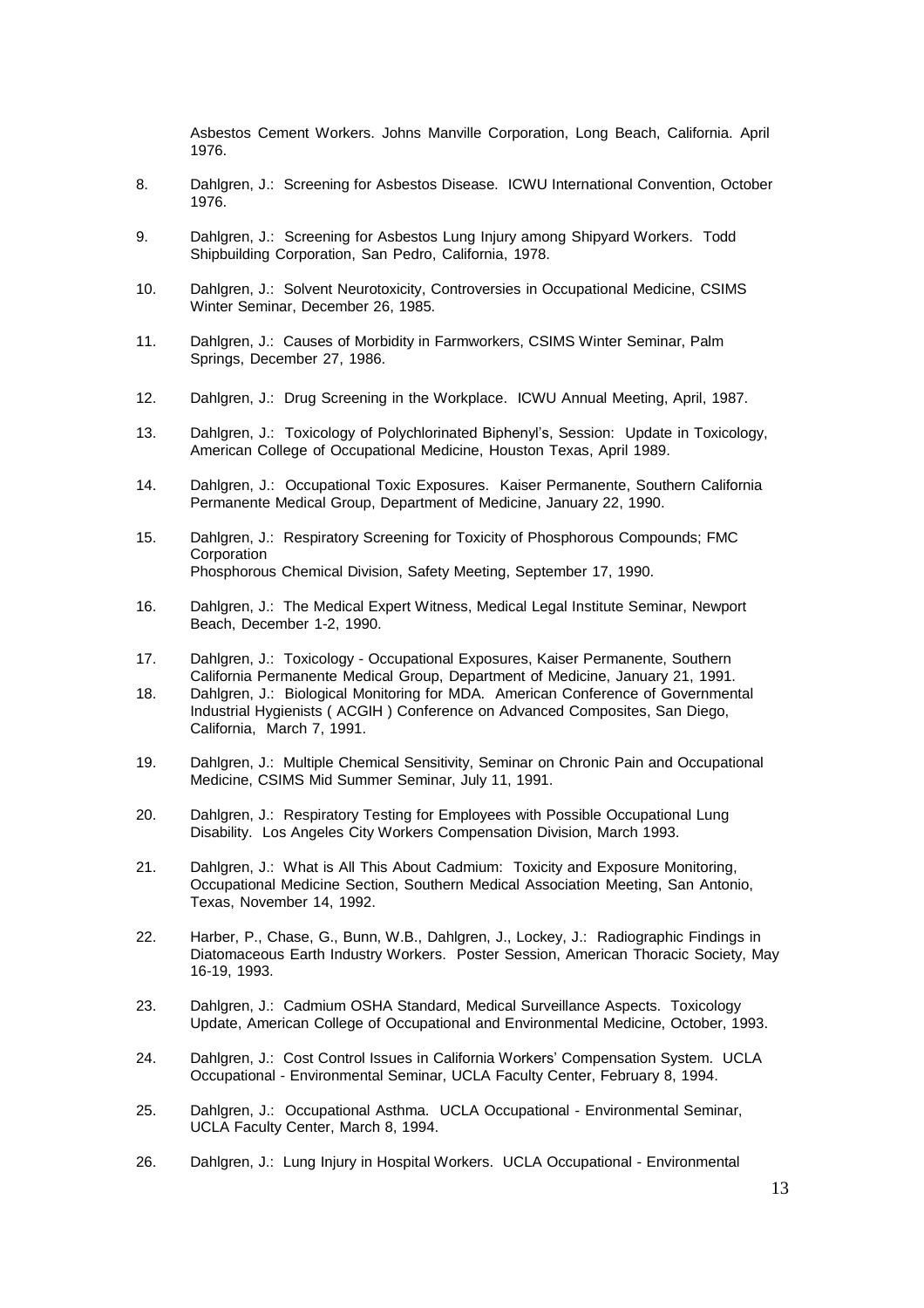Seminar, UCLA Faculty Center, April 12, 1994.

- 27. Dahlgren, J.: Medical Surveillance for Heavy Metals: Cadmium, Chromium and Lead. Report of Medical Surveillance Committee, American College of Occupational and Environmental Medicine, American Occupational Health Conference, Chicago, Illinois, April 18, 1994.
- 28. Dahlgren, J.G., Bunn, W.B., and Harber, P.: Labor / Management Cooperative Study on Health Effects of Diatomaceous Earth. Presented at the American College of Occupational and Environmental Health, Session on Ethical Issues in Occupational and Environmental Medicine, Chicago, Illinois, April 21, 1994.
- 29. Dahlgren, J.: Respiratory Screening of Toluene Diisocyanate (TDI) Workers. Johnson Controls Inc., June 1994.
- 30. Dahlgren J, Warshaw R, Thornton, J.: Neurophysiologic and Neurobehavioral Findings in Residents with Environmental Exposure to Petroleum Contamination. Presentation at Seventh International Symposium on Neurobehavioral Methods and effects in Occupational and Environmental Health; Stockholm, Sweden June 20-23 1999.
- 31. Dahlgren J, Warshaw R, Thornton, J.: Correlation of questionnaire Response and neurophysiological outcomes in subjects with residential exposure to petroleum, transportation and storage. Poster Session at Seventh International Symposium on Neurobehavioral Methods and effects in Occupational and Environmental Health; Stockholm, Sweden June 20-23 1999.
- 32. Dahlgren J, Burnham J. Acute and Delayed Neurotoxic Effects of Two Organophosphate Pesticides in Two Children Following Residential Exposure. Poster at Pesticides and Children's Health Conference. Little Rock, Arkansas. October 1999.
- 33. Robbins, WA, Selevan SG, Perreault S, Xun L, Dahlgren JG. XY Aneuploidy in Sperm of Men Exposed to Dibromochloropropane (DBCP) as School Children. Presented Andrology Society meeting 1999.
- 34. Dahlgren JG, Lead and Radon Exposure: A Primer. 27<sup>th</sup> Annual UCLA Family Practice Refresher Course June 2, 2000.
- 35. Dahlgren JG. Chemical Exposure in the Workplace: Biological Monitoring. 10<sup>th</sup> Anniversary Workers' Compensation and Occupational Medicine Seminar March 28, 2001 San Diego Calif.
- 36. Warshaw, RH, Dahlgren, JG, Thornton, J, Takhar, H. The Use Of Frequency Doubling Perimetry (FTD) In The Evaluation Of A Population Exposed To Wood Treatment Wastes. Presentation at SEAK's 8th International Symposium on Neurobehavioral Methods and Effects in Occupational and Environmental Health, Brescia, Italy 23-26 June, 2002.
- 37. Dahlgren, JG, Warshaw, RH, Thornton, J, Takhar, H. The Predictive Value of Questionnaire Responses for Two-Choice Visual Reaction Time Testing. Presentation at SEAK's 8<sup>th</sup> International Symposium on Neurobehavioral Methods and Effects in Occupational and Environmental Health, Brescia, Italy 23-26 June, 2002.
- 38. Dahlgren, JG. Breitenstein, B. Takhar H. Systemic Lupus Erythematosus Investigation In The Hobbs, N.M., Westgate Subdivision. Presentation at National Institute of Environmental Science on Autoimmune Disease and the Environment, Durham, North Carolina, February 4<sup>th</sup>, 2003.
- 39. Dahlgren, JG, Ibrahim, AB, Warshaw R, Takhar H. Cancer Prevalence in Subjects Exposed to Alkylated Substances (PFAS). SETAC Europe Annual 14<sup>th</sup> Meeting. Environmental Science Solutions - A Pan-European Perspective Prague, Czech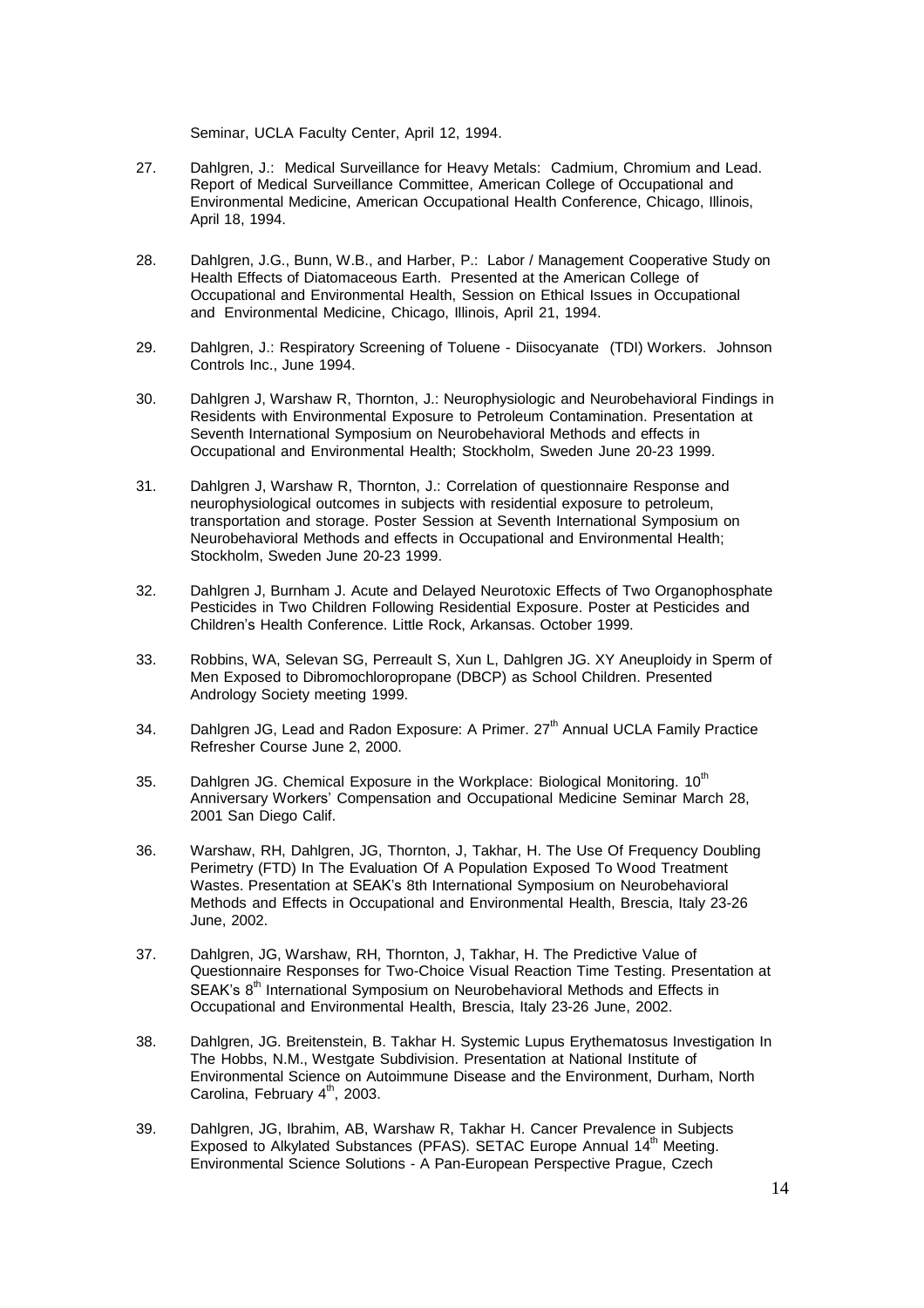Republic, April 18-22, 2004.

- 40. Dahlgren JG, Ibrahim AB, Takhar H. A Literature Review of reported serum/ blood levels of Perfluoro-alkylated substances (PFAS), Perfluoro-octanoate (PFOA), Perfluoro-octanate sulfonate, (PFOS) and related compounds to assess occupational and non-occupational exposure. American Industrial Hygiene Conference and Expo (AIHce). Atlanta, Georgia, May 10-13, 2004.
- 41. Dahlgren JG, Schecter A, Phillips DH, Hewer A, Takhar H, Paepke O, Warshaw R, Kotlerman J. PCP, PAH-DNA Adduct, and Dioxin Levels in Nearby Residents of a Wood Treatment Plant. Dioxin 2004. 24<sup>th</sup> International Symposium on Halogenated Environmental Organic Pollutants and POPs. Berlin, Germany. September 6-10<sup>th</sup>, 2004.
- 42. Dahlgren JG, Schecter A, Cecchini M, Takhar H, Paepke O, Nyamekye K, McNeil A, Kotlerman J. Persistent Organic Pollutants in 9/11 World Trade Center Rescue Workers: Reduction following detoxification. Dioxin 2004. 24<sup>th</sup> International Symposium on Halogenated Environmental Organic Pollutants and POPs. Berlin, Germany. September 6-10<sup>th</sup>, 2004.
- 43. Schmidt R, Dahlgren JG. Takhar H. Arthrogryposis Following Acrylamide Exposure. Southern California Society of Environmental Toxicology and Chemistry 2005 Annual Meeting. Loyola Marymount University, Los Angeles, CA. May 20-21, 2005.
- 44. Dahlgren JG, Rothman S, Takhar H. Semen Analysis among Male Residents Exposed to Perchloroethylene (PCE). 3rd International Congress on Male-Mediated Developmental Toxicity. University of Bradford, West Yorkshire, U.K. July 31<sup>st</sup> – August 3<sup>rd</sup>, 2005.
- 45. Dahlgren JG. Health Effects of Benzene. Mealey's Benzene Litigation Conference. Phoenix, Arizona. October 17<sup>th</sup>, 2005.
- 46. Dahlgren JG. Health Effects of PFOA (C8). Mealey's C-8/PFOA Science, Risks & Litigation Conference. Philadelphia, Pennsylvania. October 24<sup>th</sup>, 2005.
- 47. Anderson-Mahoney P, Dahlgren JD, Kotlerman J, Takhar H. Further evidence that pristane and mercury may induce lupus in humans. American Public Health Association 133<sup>rd</sup> Annual Meeting. New Orleans, Louisiana. December 11<sup>th</sup>-13<sup>th</sup>, 2005.
- 48. Dahlgren JG, Takhar H. Color Vision Impairment in Elemental Mercury Exposed Subjects in Peru. International Congress of Toxicology. Montreal, Canada. Juty 15<sup>th</sup>-19<sup>th</sup>, 2007.
- 49. Dahlgren JG, Takhar H, Warshaw R. Polychlorinated Biphenyls (PCBs) Health Effects in Transformer Manufacturing Workers. DIOXIN 2007. Tokyo, Japan. Sept 1<sup>st</sup>-6<sup>th</sup>, 2007. {Accepted but was unable to present}
- 50. Dahlgren JG, Takhar H, Klein J, Thornton J. Case Control Study of Residents near a Wood Treatment Plant in Somerville, TX: An Epidemiological Study. 20<sup>th</sup> International Conference on Epidemiology in Occupational Health. Costa Rica. June 9-11<sup>th</sup>, 2008.
- 51. Dahlgren JG, Takhar H, Klein J, Thornton J. Arsenic and Lead Induced Neurological Effects among Residents near a Pesticide Plant.  $10<sup>th</sup>$  International Symposium on Neurobehavioral Methods and Effects in Enviornmental and Occupational Health. Costa Rica. June 11-13<sup>th</sup>, 2008.
- 52. Dahlgren JG, Takhar H. Polychlorinated Biphenyls (PCBs) Health Effects in Transformer Manufacturing Workers. DIOXIN 2008. Birmingham, UK August 17-22, 2008. {Resubmitted in order to present}
- 53. Dahlgren JG, Waters M, Klein J, Takhar H. Levels of Benzo[a]pyrene in Attic Dust and 1- Hydroxpyrene in Urine of Residents Living Near a Wood Treatment Plant: A Pilot Study. DIOXIN 2008. Birmingham, UK August 17-22, 2008.